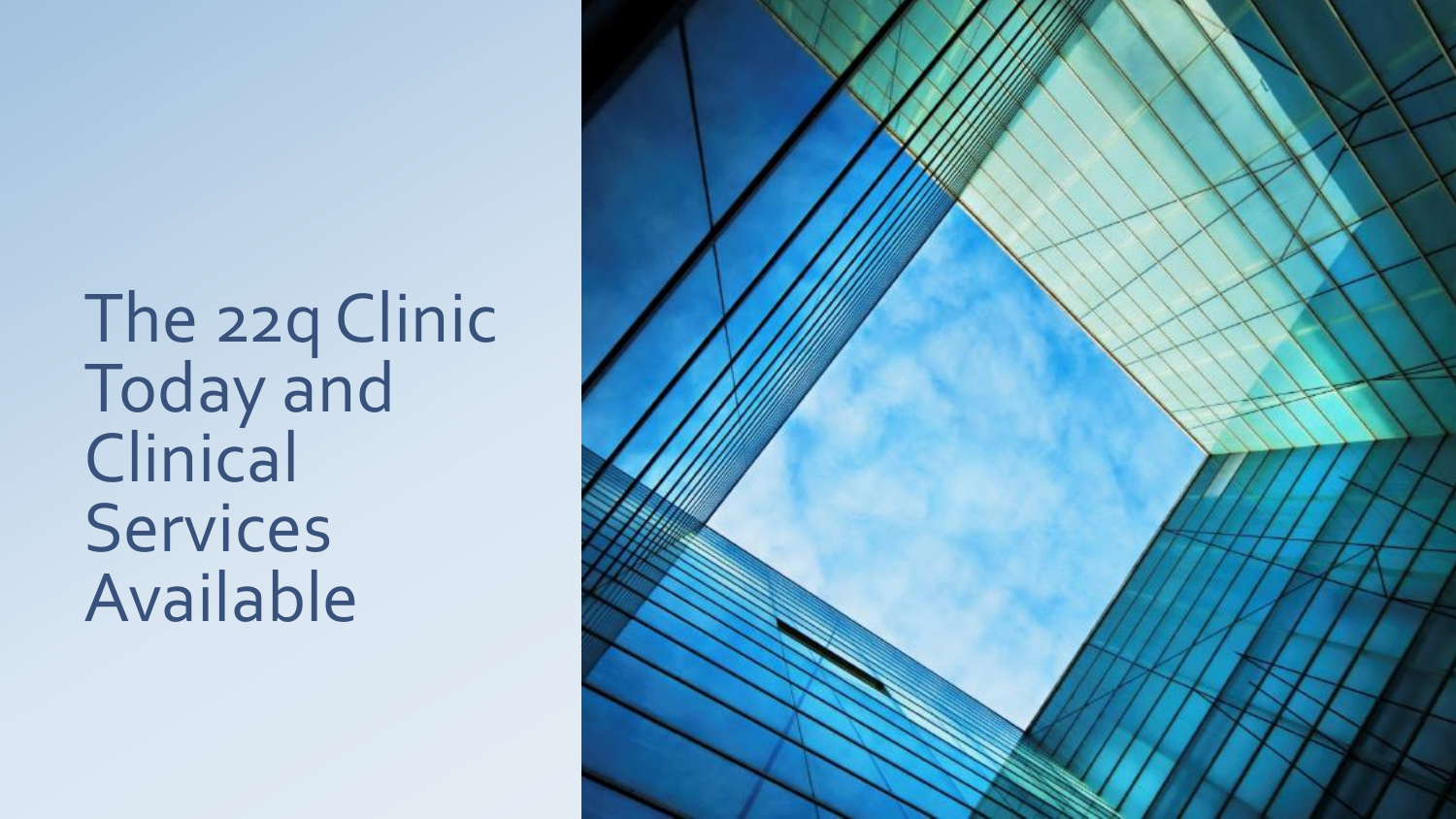- Started at the Mater Children's Hospital, now at QCH
- Clinical Nurse Co-ordinator Lisa Burgess (trained in CYMHS)
- Child Development Consultant, Fellow and Registrar
- Mondays fortnightly
- 150 children (covering North QLD)
- 6-12 monthly reviews
- Telehealth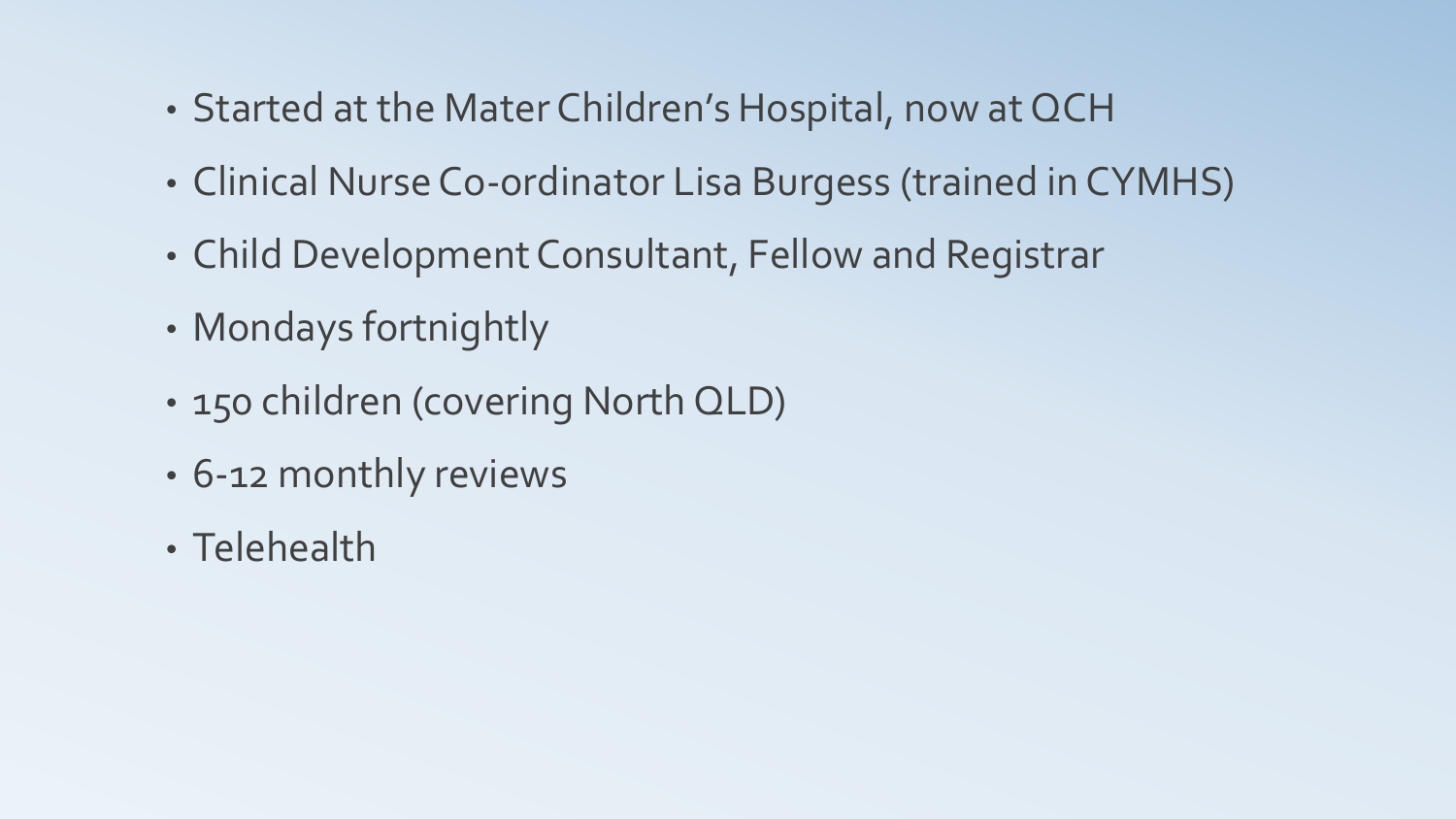

# Ongoing Cardiac Issues Since Birth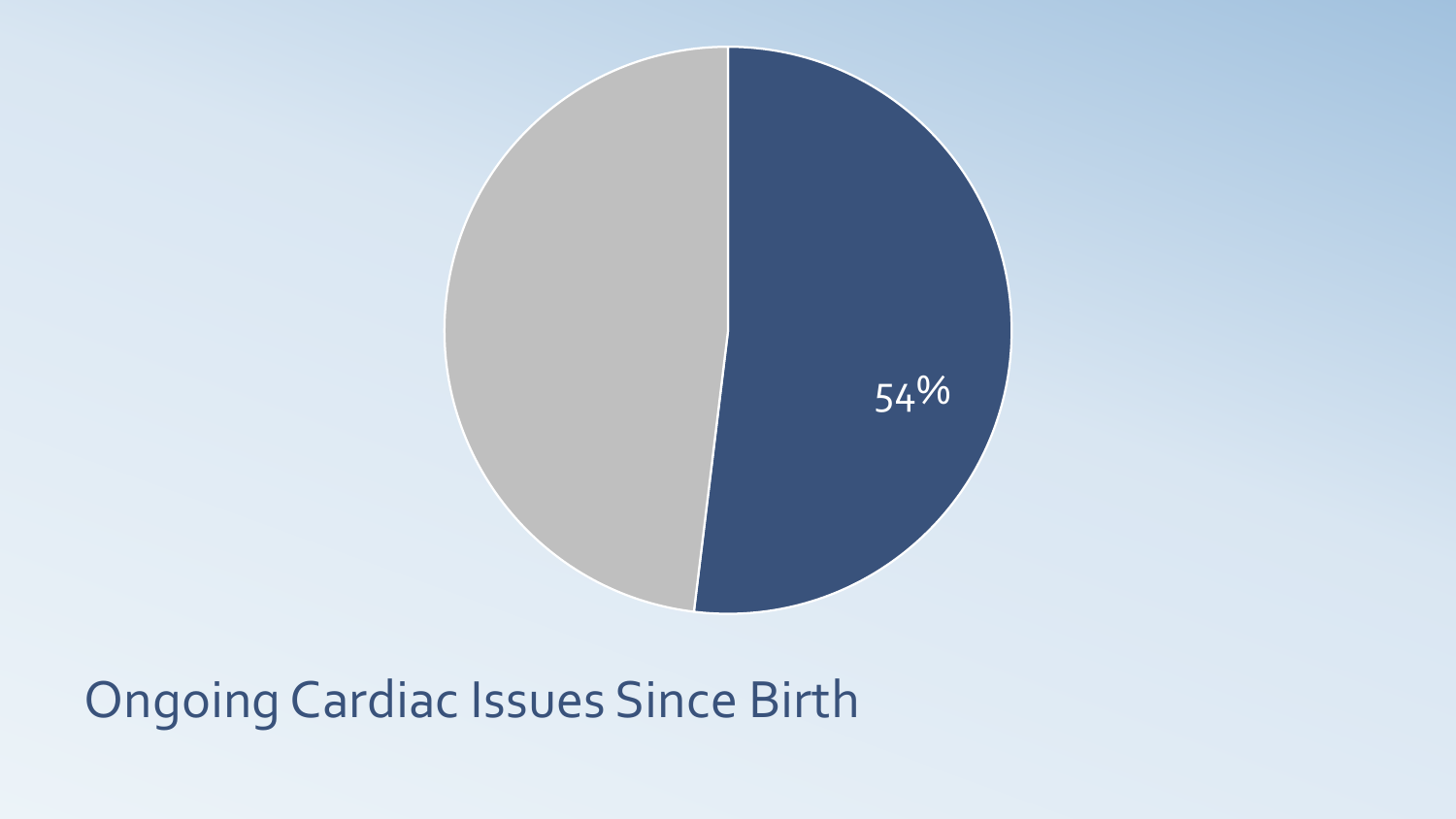- QLD Paediatric Cardiology Service
- Outreach clinics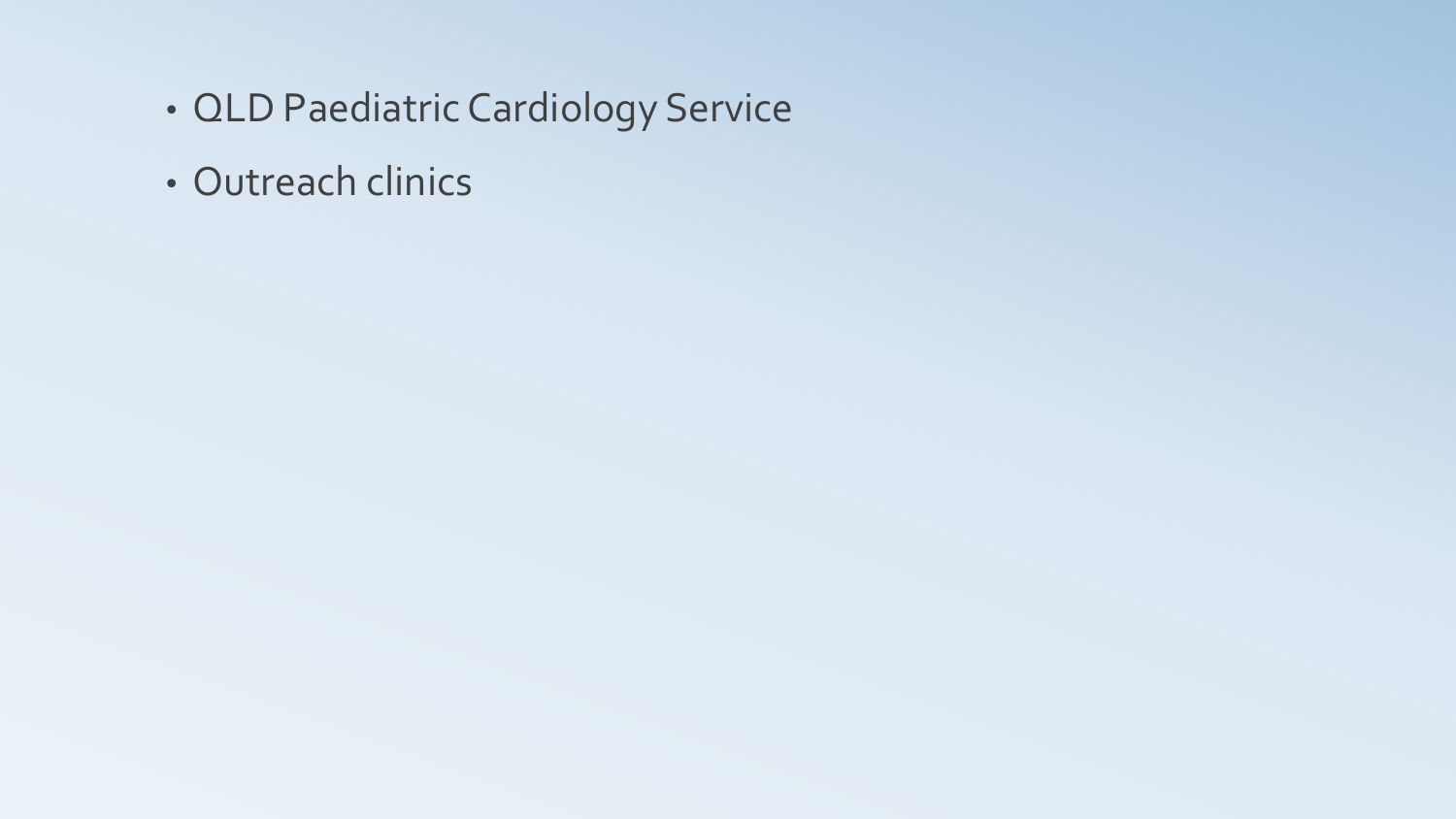

#### Mild To Severe Speech Impairment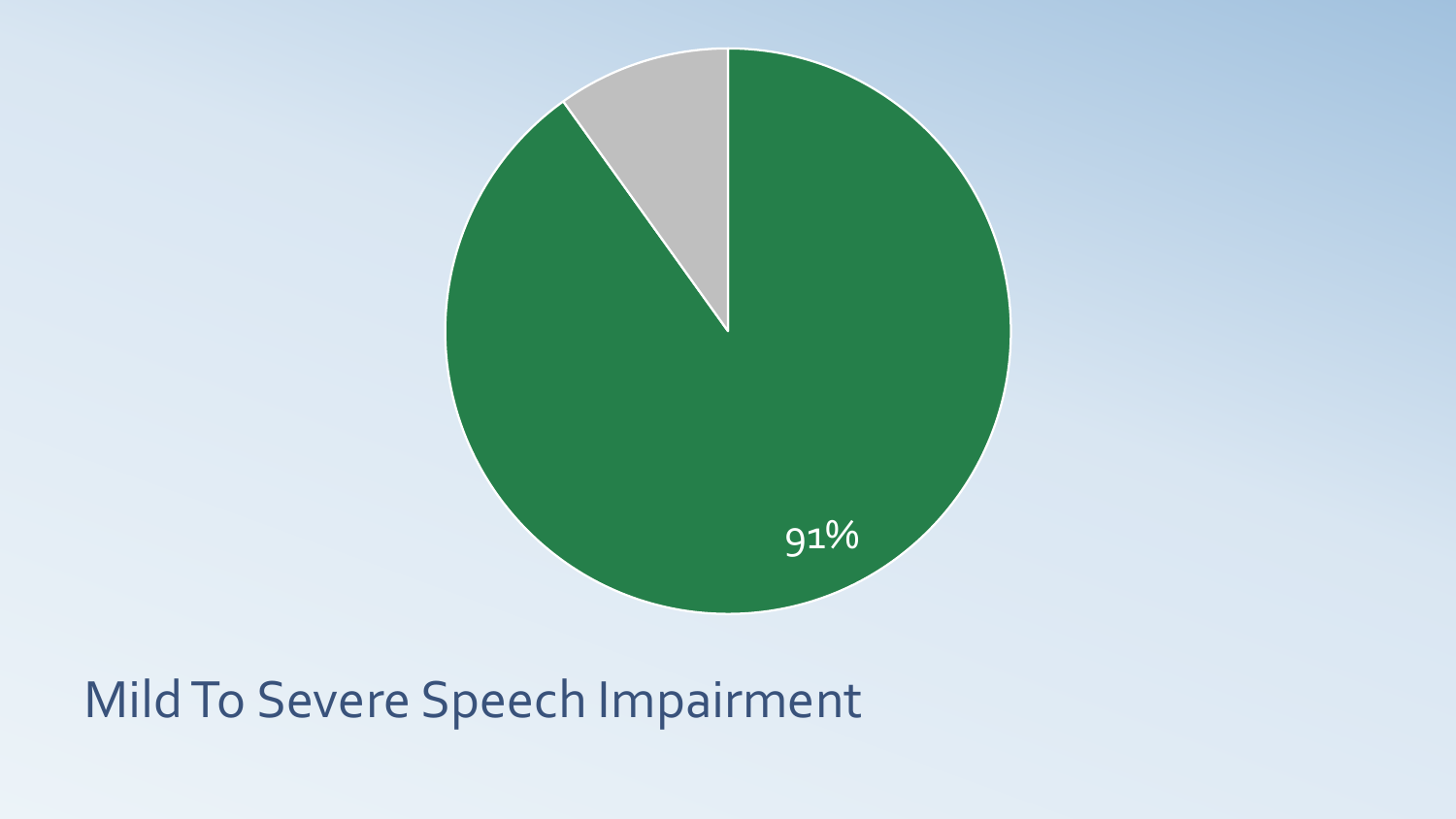- Cleft clinic referral
- Speech therapy via NDIS or private (GP Enhanced Primary Care Plan referral)
- Local Child Development Service/ hospitals
- School speech therapist if available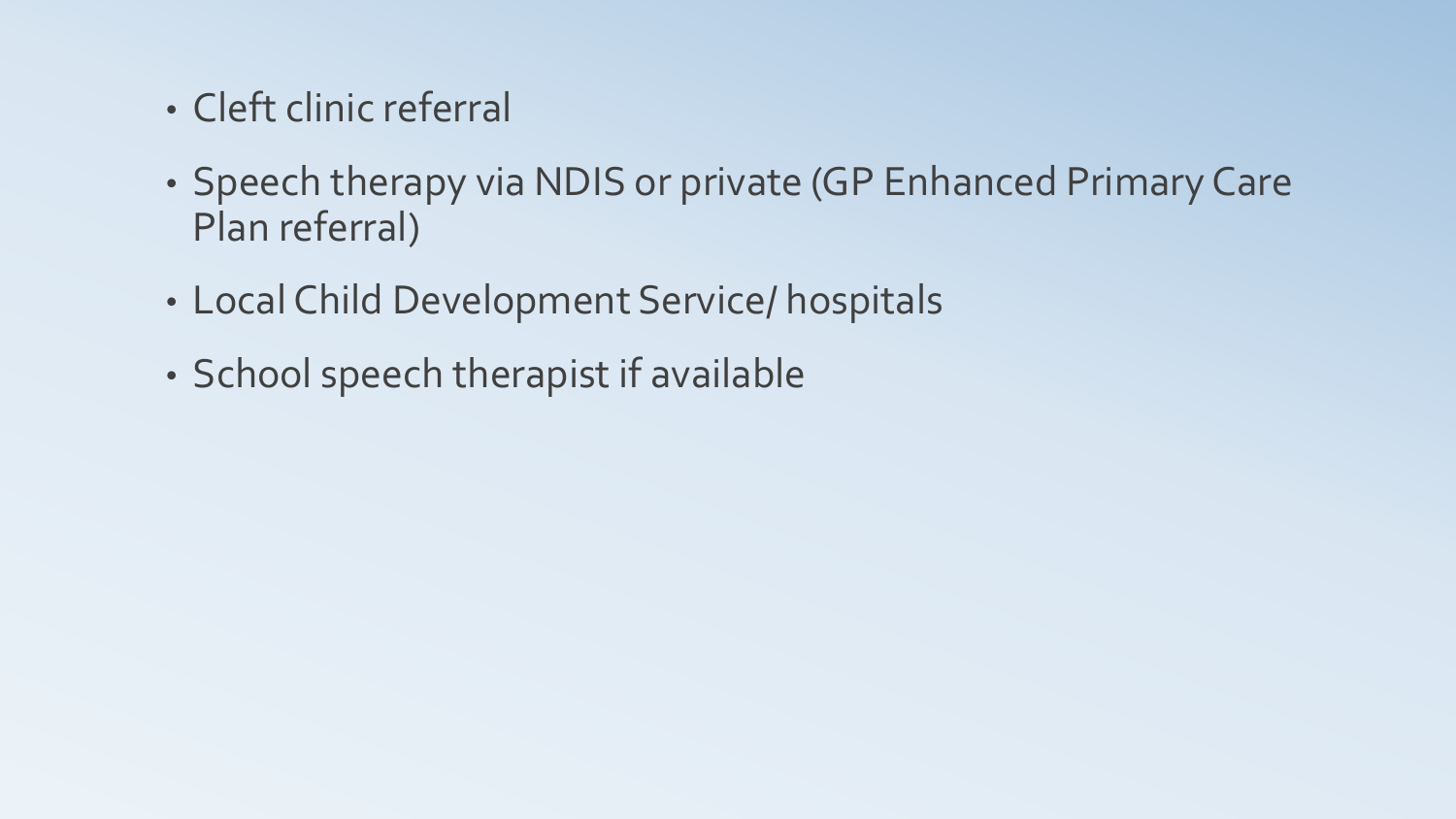

#### Severe (Cochlea Implants) To Mild Hearing Issues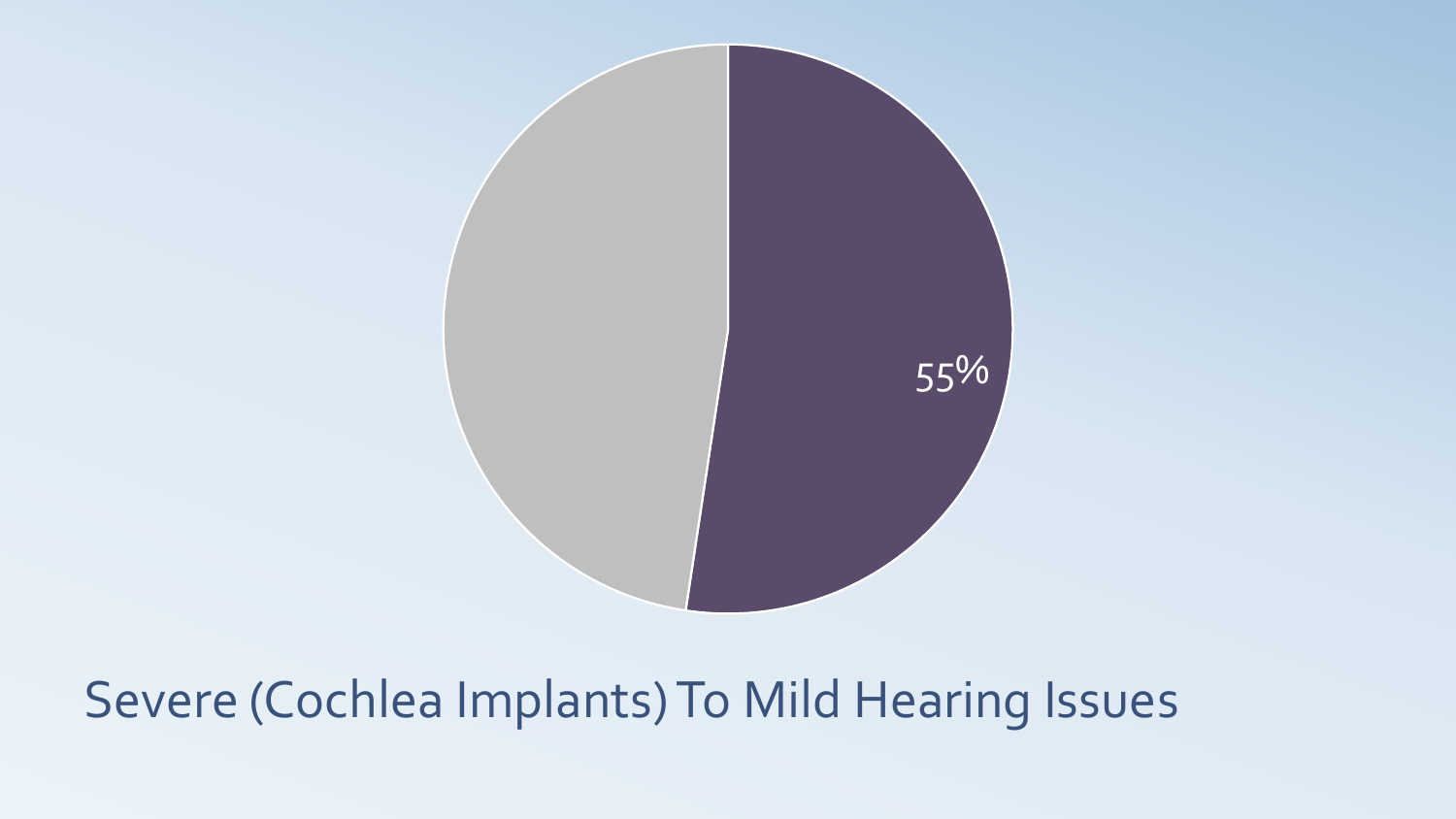- ENT Specialists and audiologists at QCH or local hospital
- Australian Hearing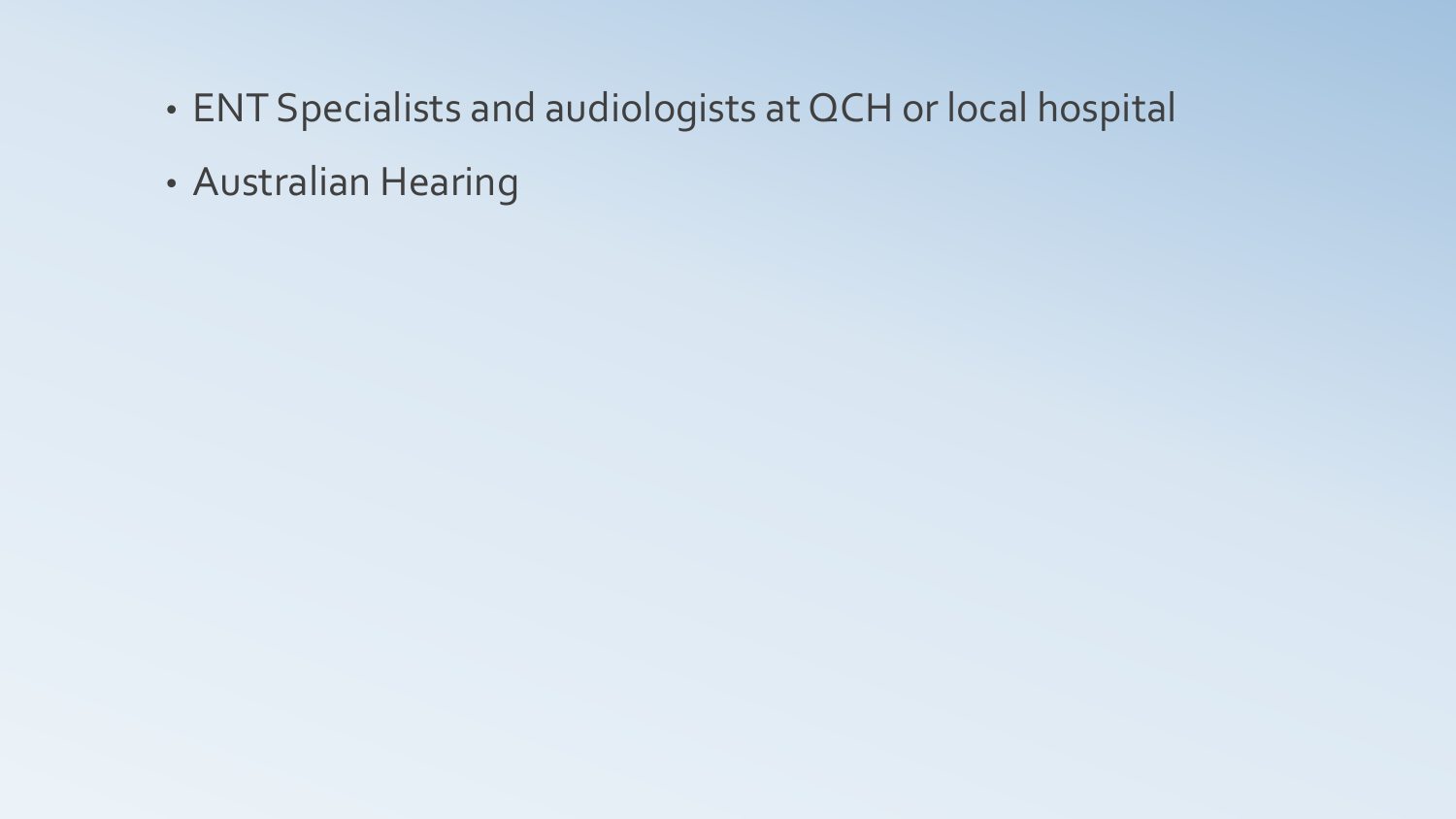

#### Dental Issues (Enamel Hypoplasia, Teeth Removal, Caries, Milder Issues)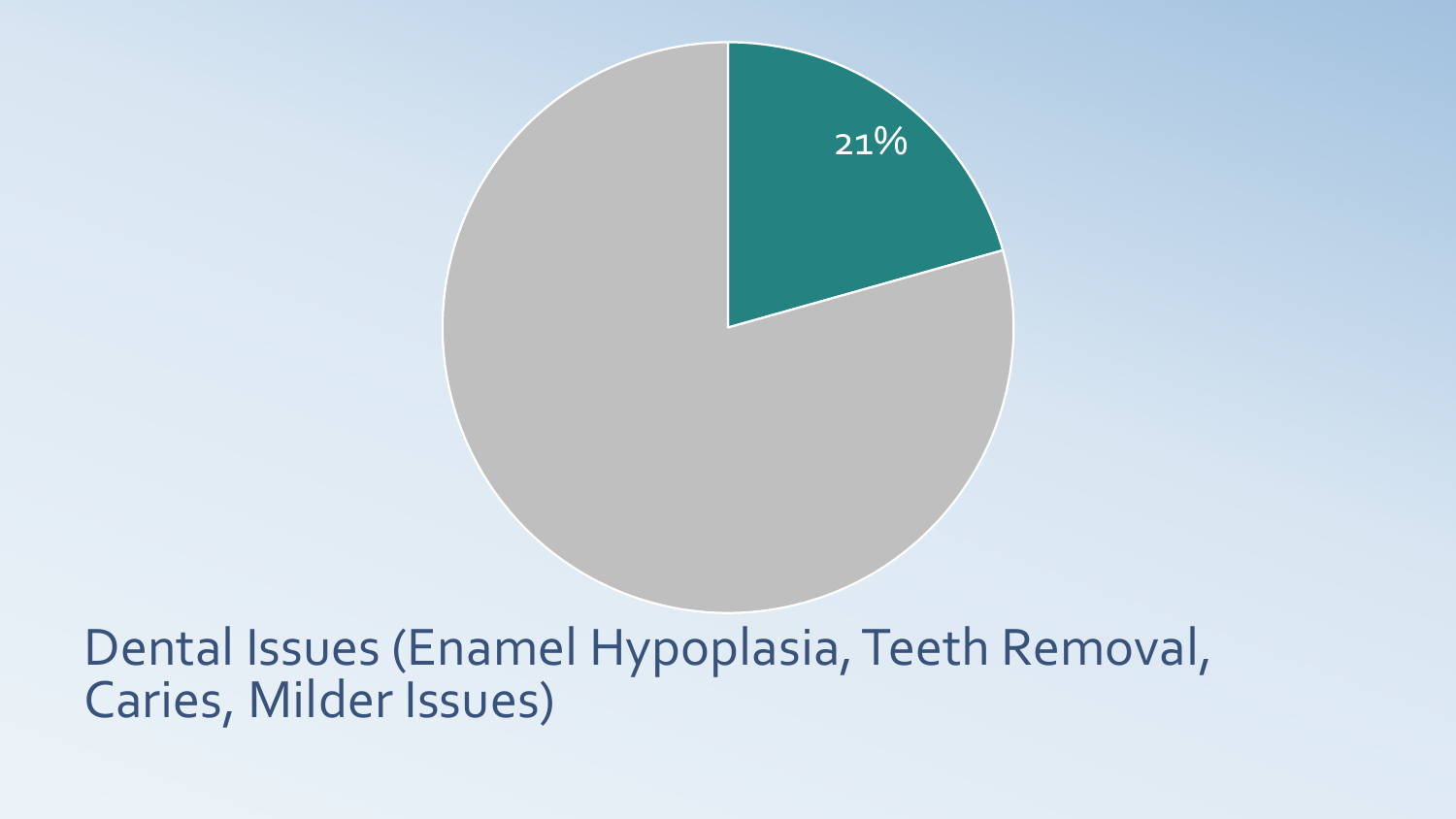- Oral Health at QCH– Dental
- Dental procedures under general anaesthetic (we facilitate and support with pre -med etc if needed)
- Local area dentists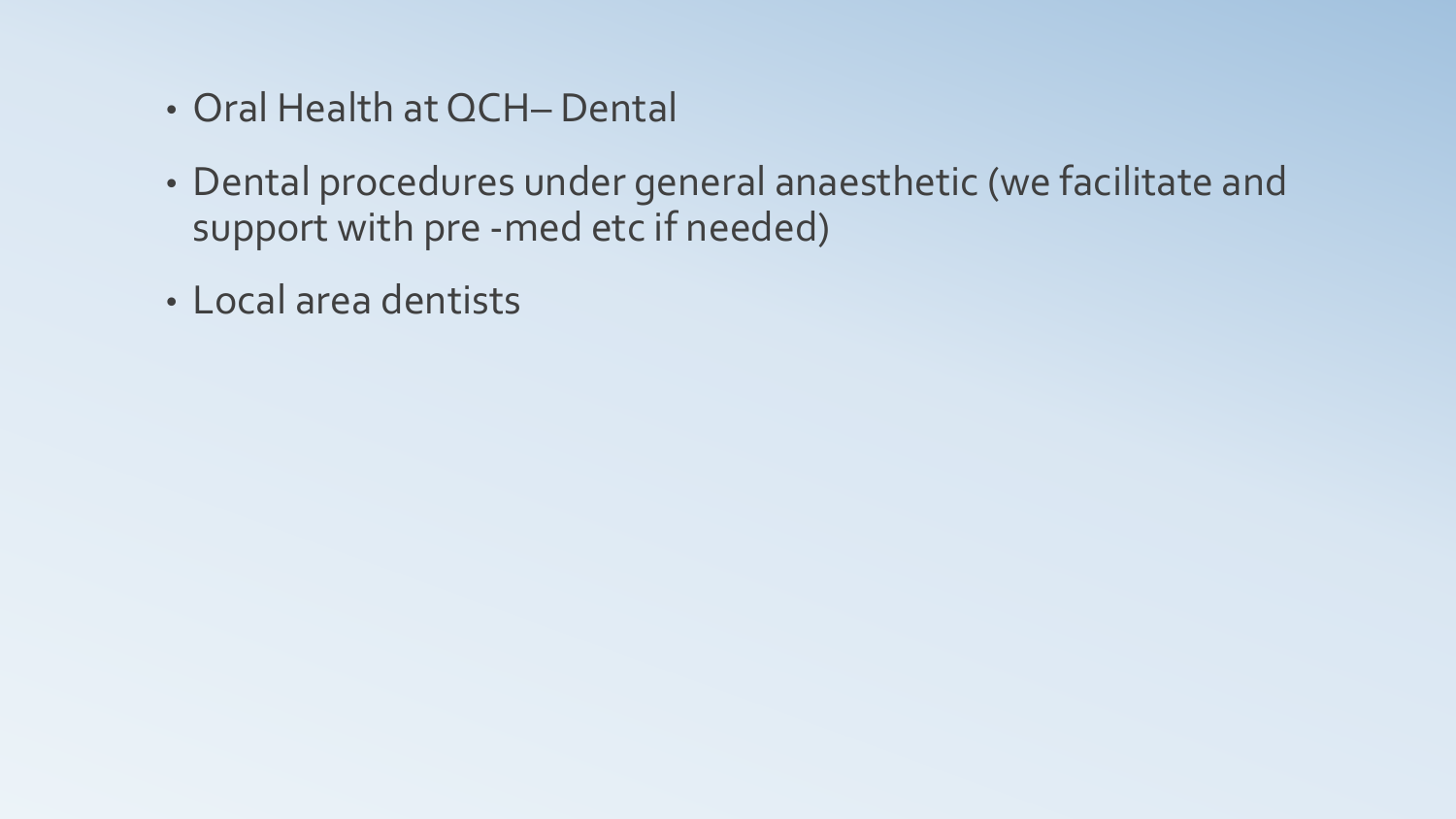

Mental Health Issues (Anxiety), Behavioural Issues, Learning Difficulties or Cognitive Impairment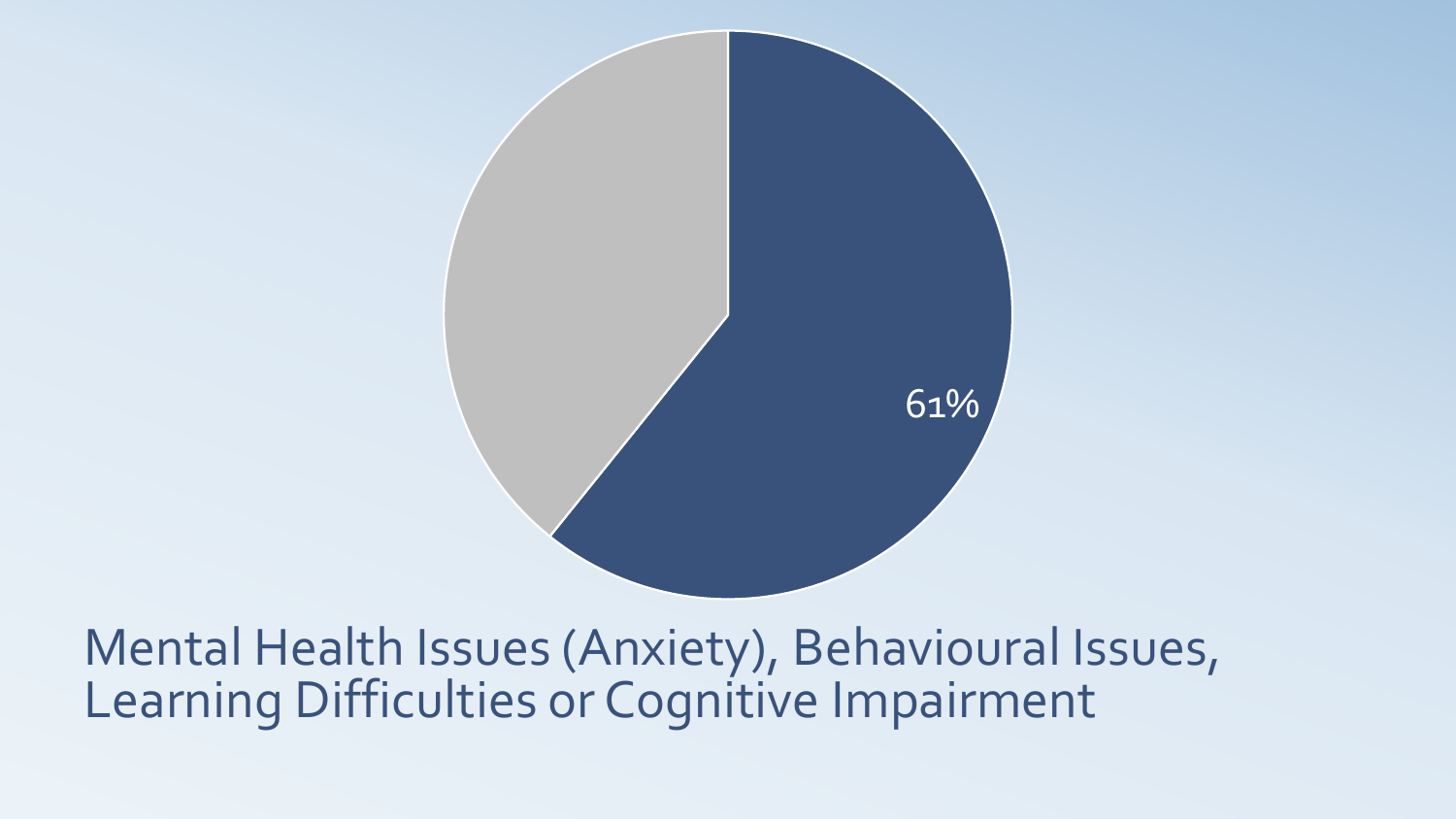- Psychologists via Mental Care Plan referrals or NDIS
- Medication management
- CNC attends Child Youth Mental Health liaison team meetings easy referrals
- CYMHS in the community (strict criteria)
- CDS psychologist for cognitive assessments
- School Guidance Officers for cognitive assessments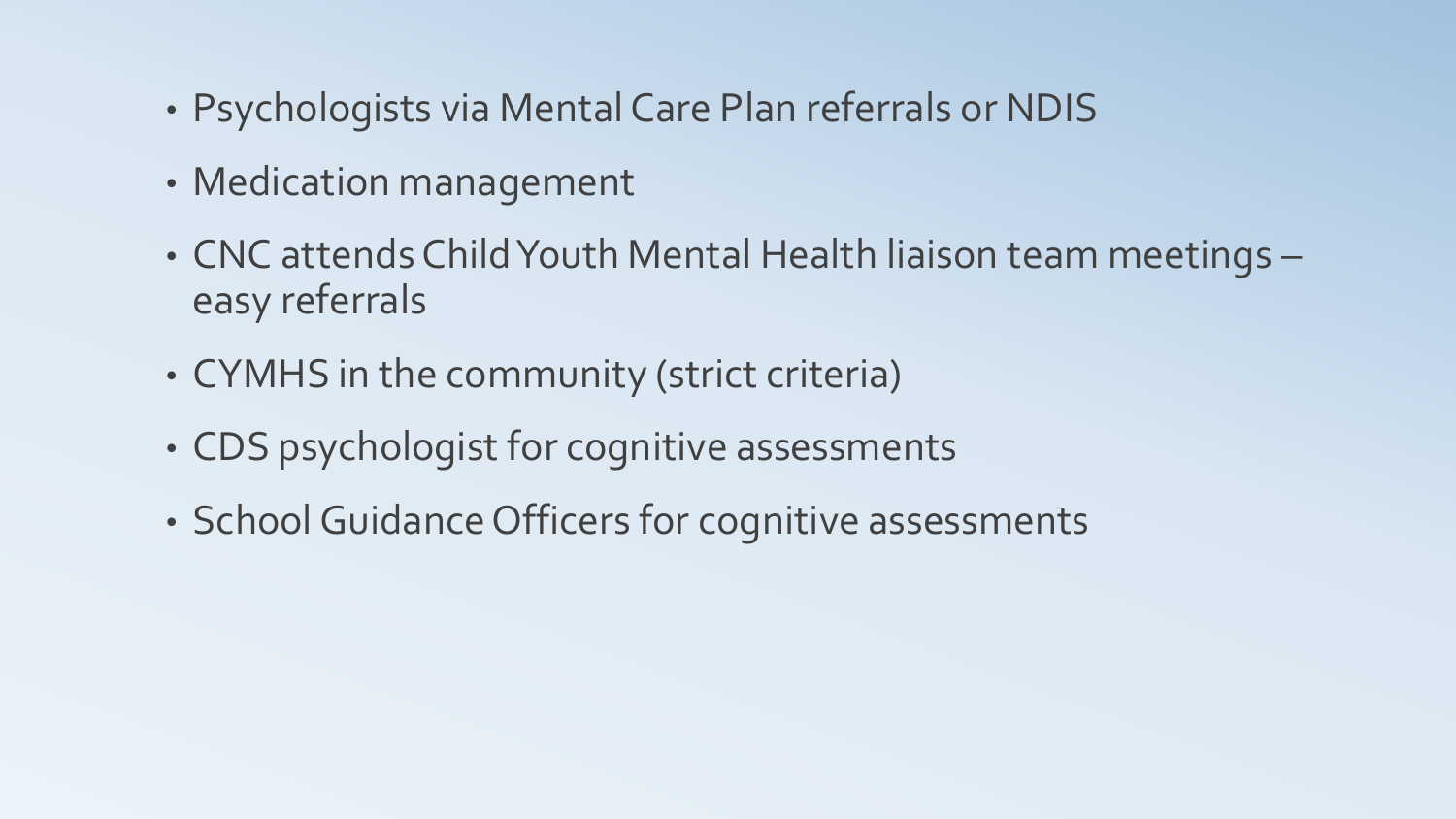

## Gastro Issues: Peg Feeds, Constipation, Eating Issues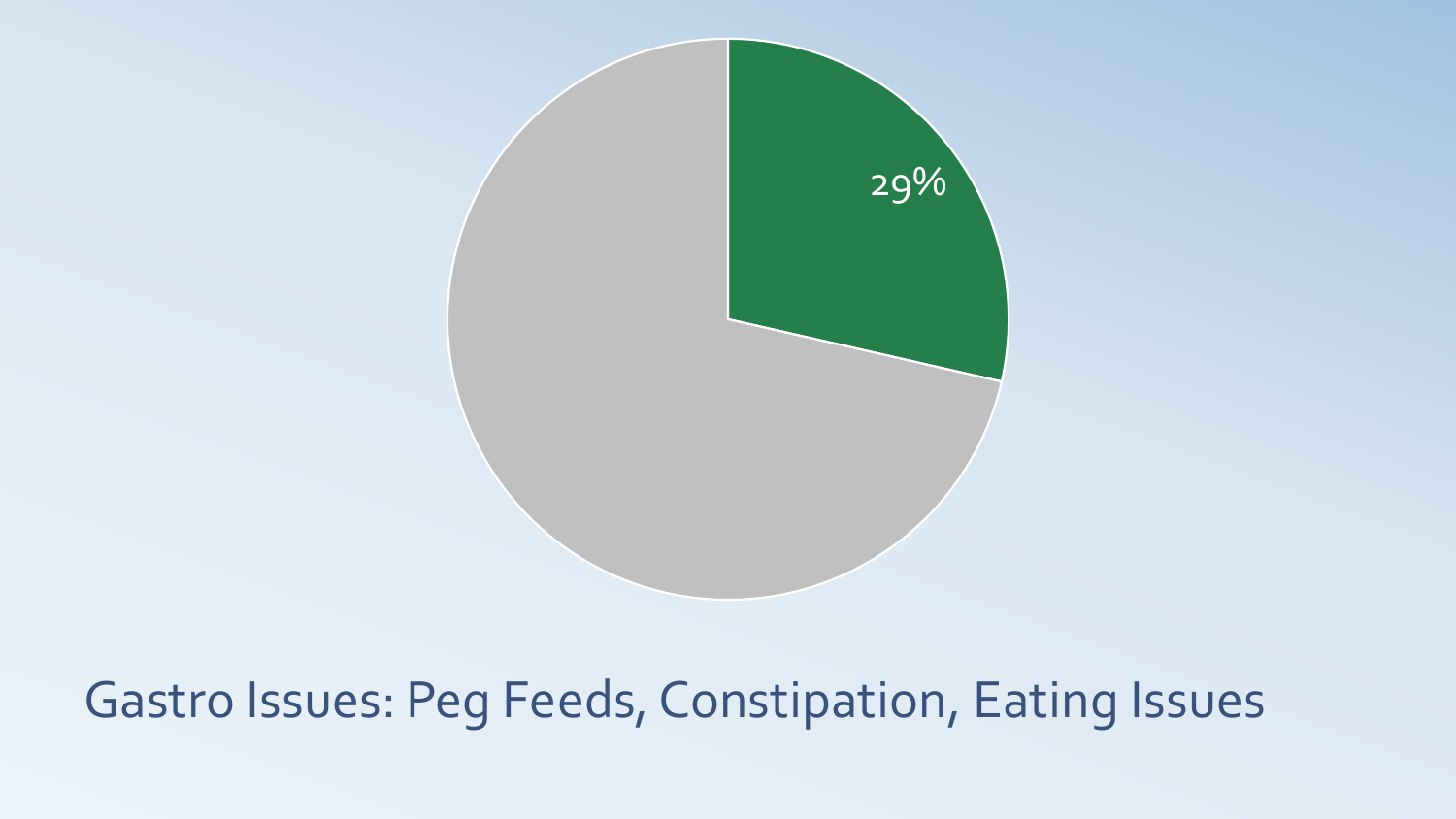- Feeding clinic at QCH and local hospitals (dietician and speech therapists)
- Dietician
- Gastroenterologist
- Occupational therapists private or public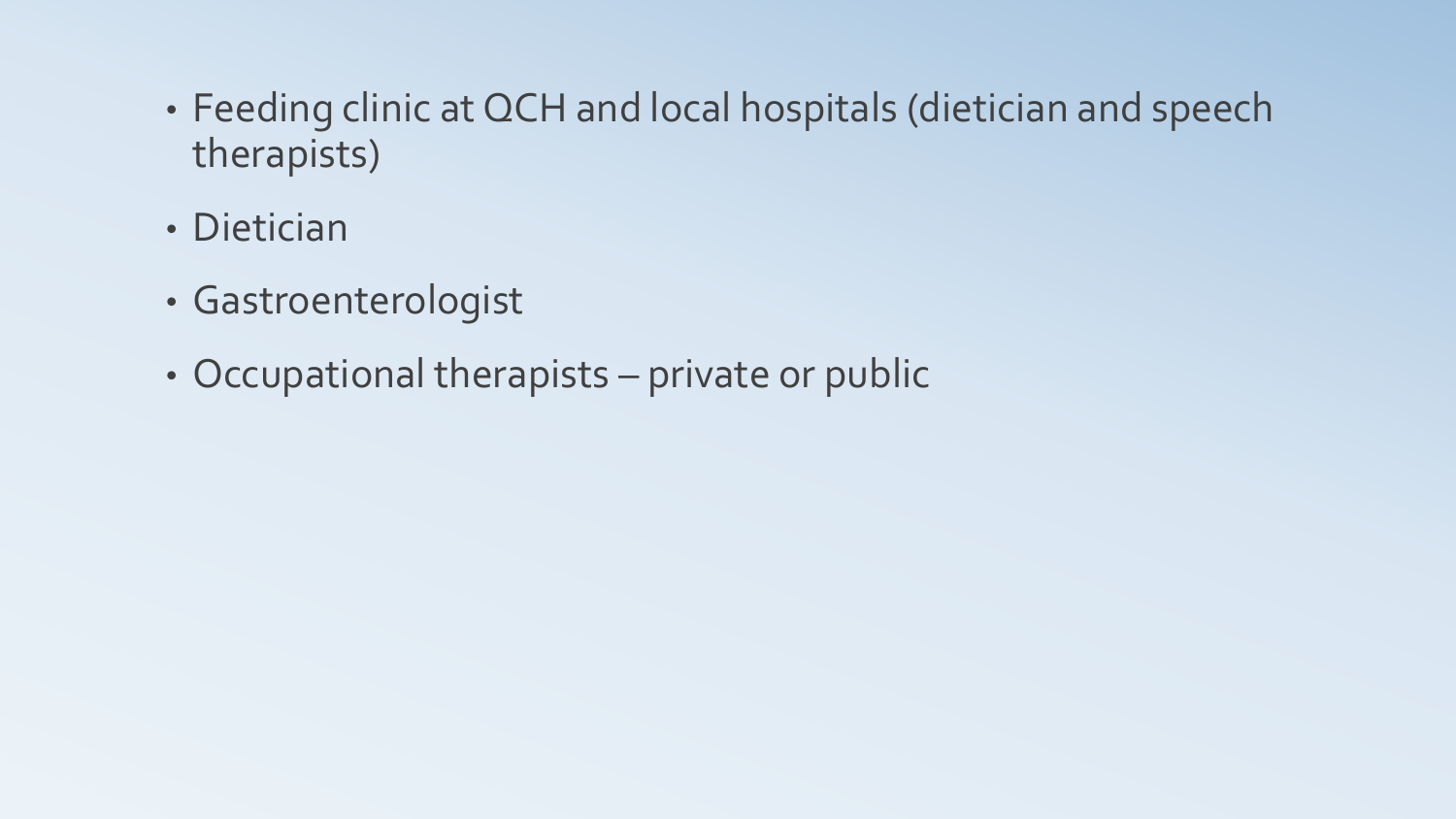

## Endocrine Issues (Growth Issues, Calcium Deficiencies)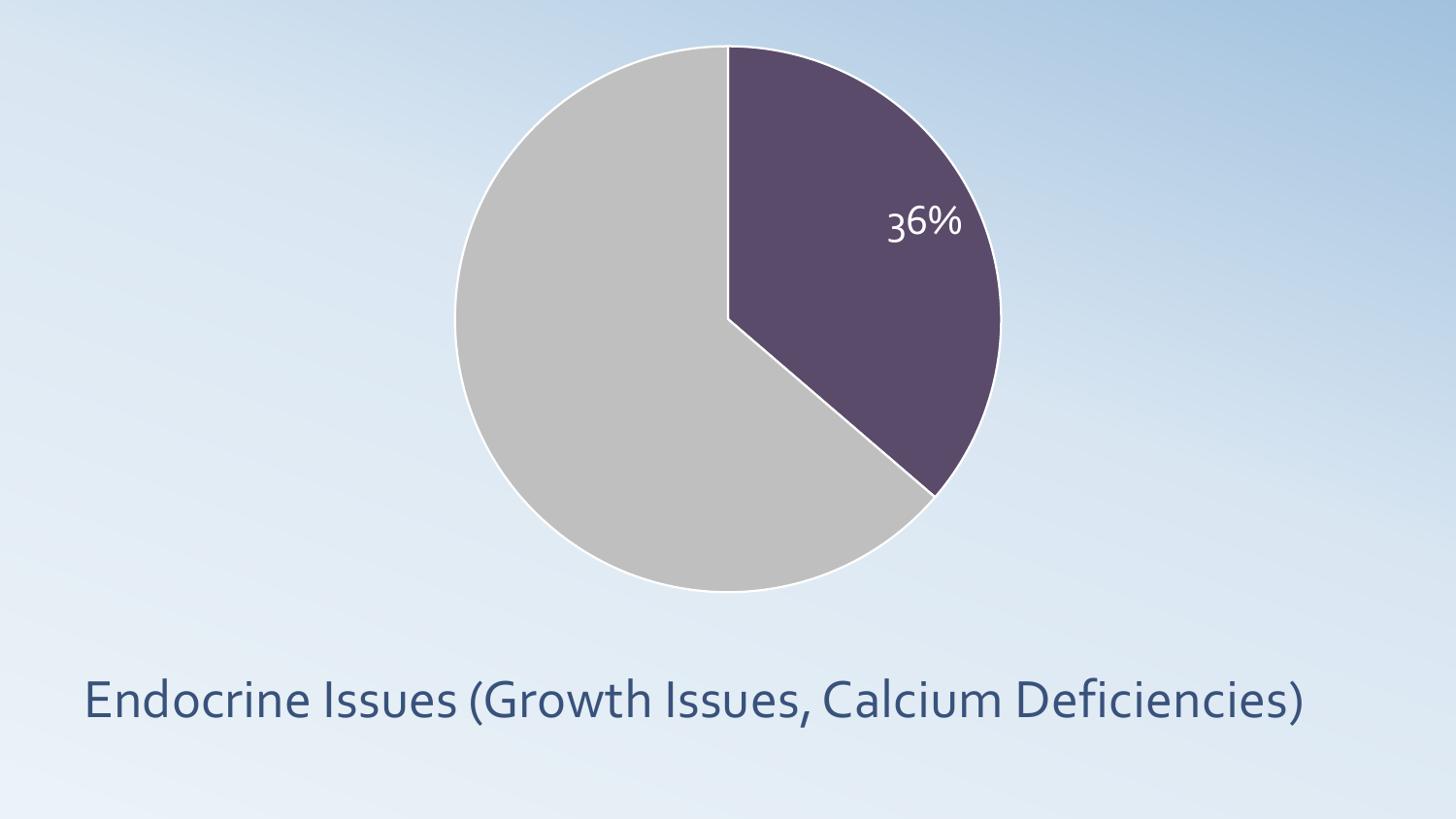• Endocrinologist referral as needed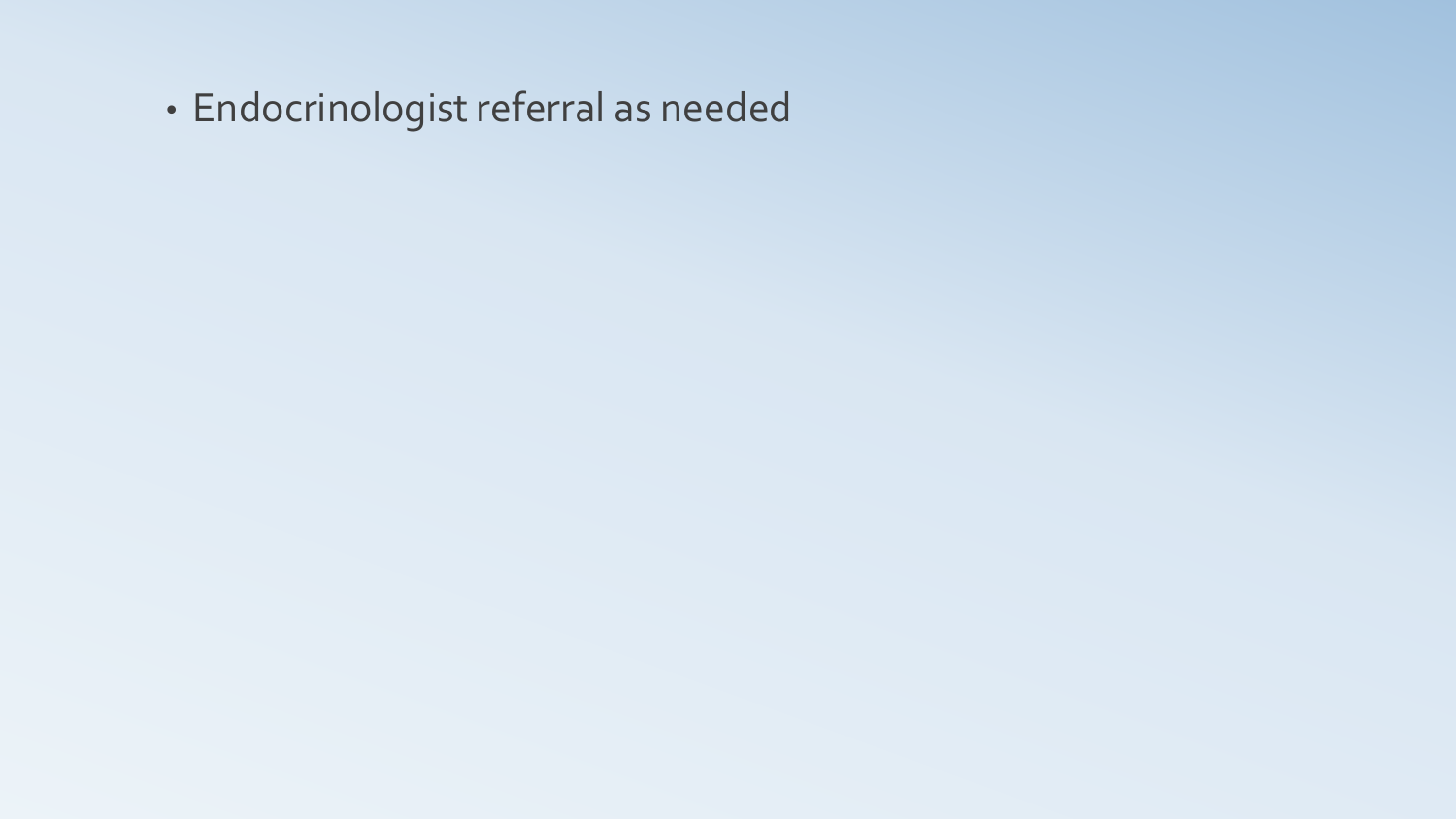

## Early Lung Diseases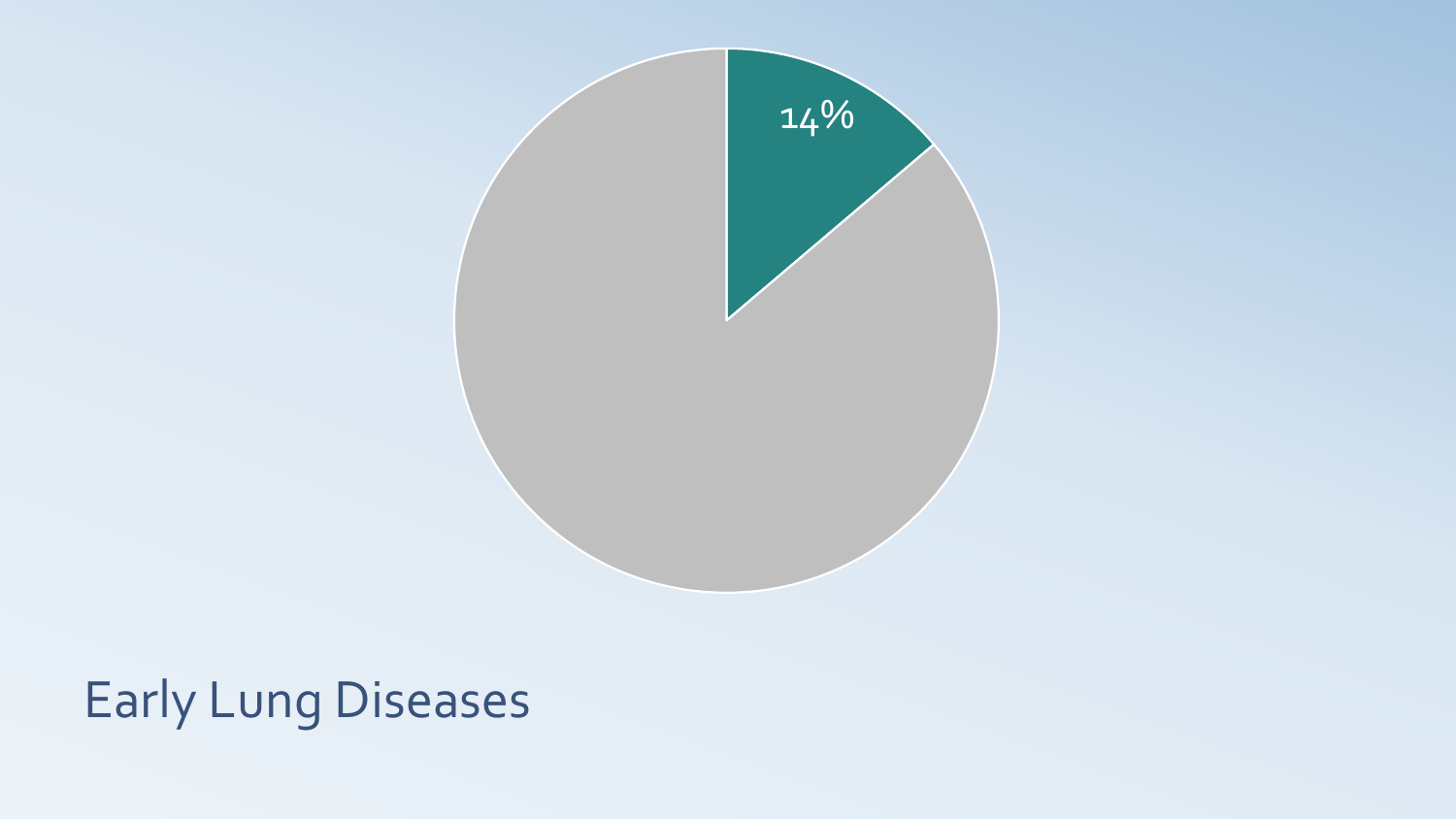• Respiratory referral at QCH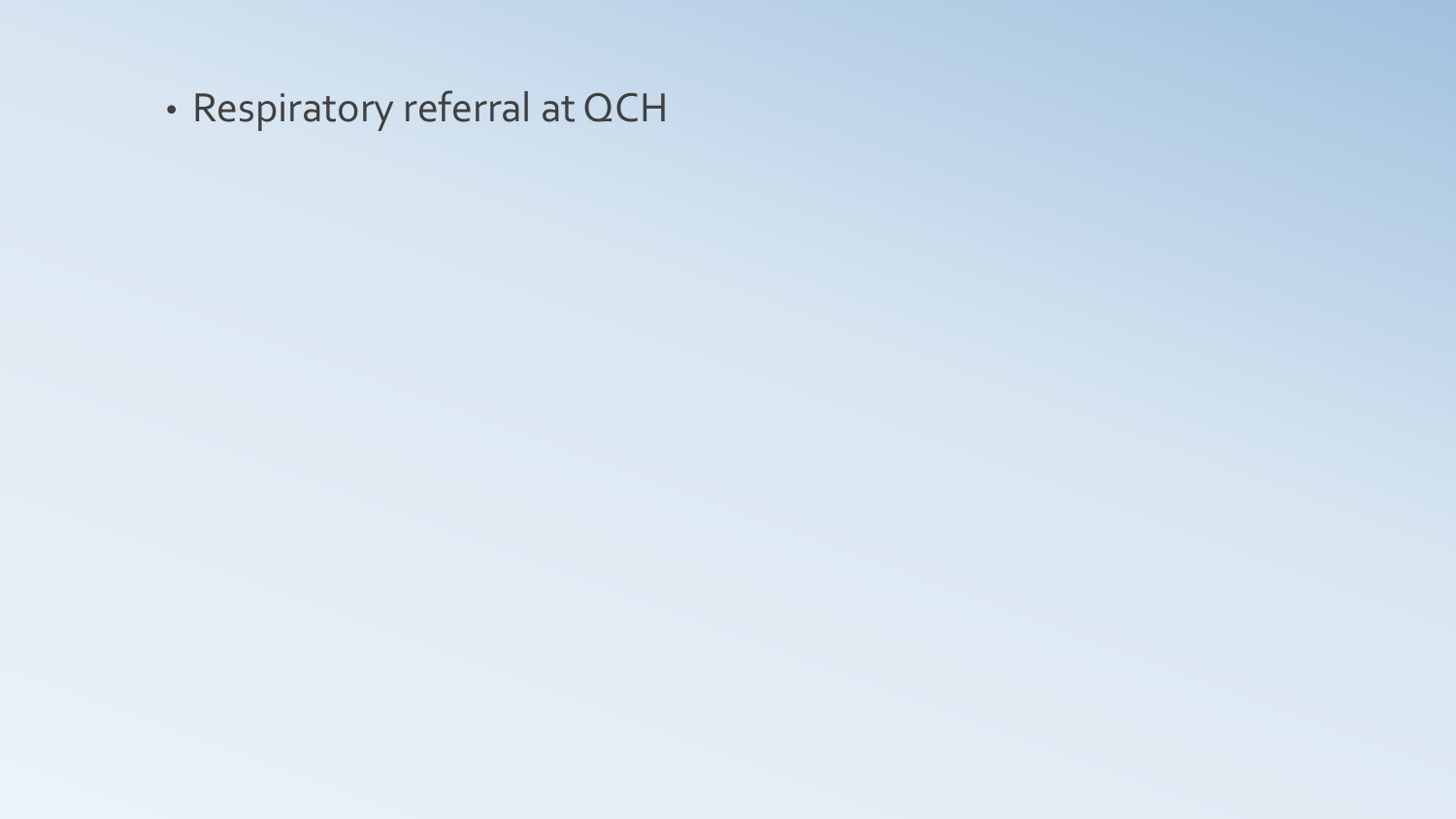

#### Visual Disabilities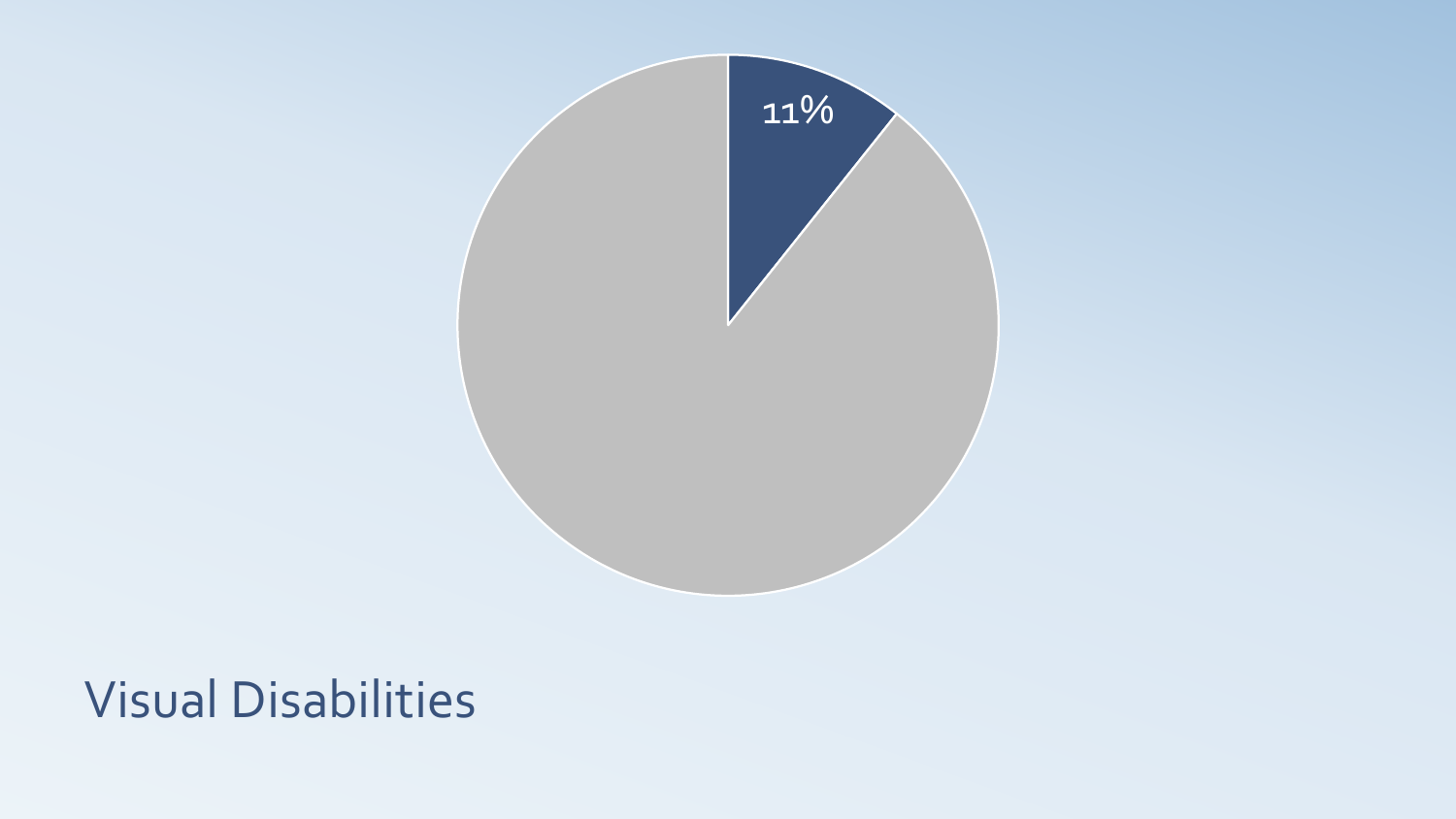- Ophthalmologist at QCH
- Local optometrists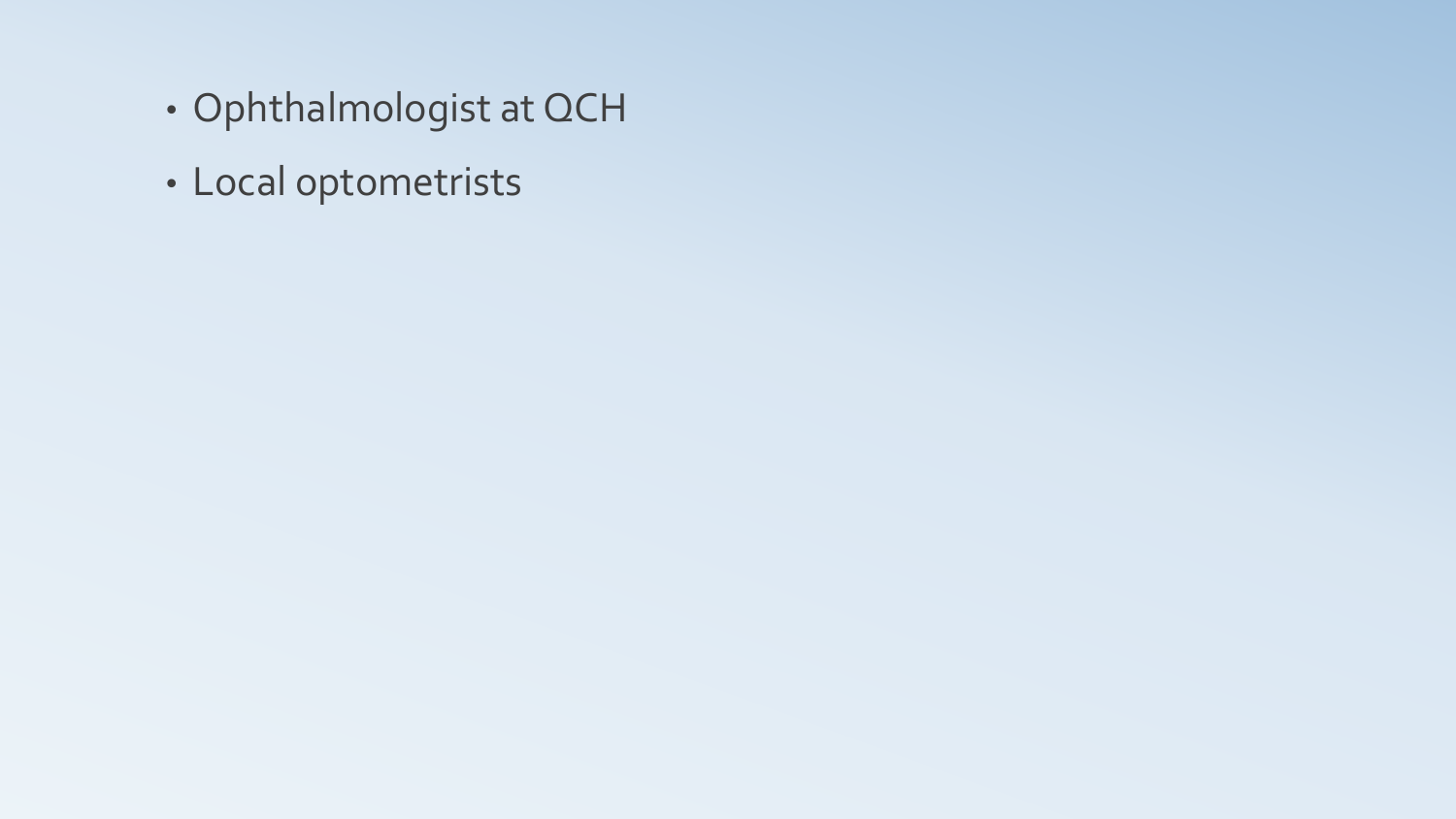

# Sleep Disturbances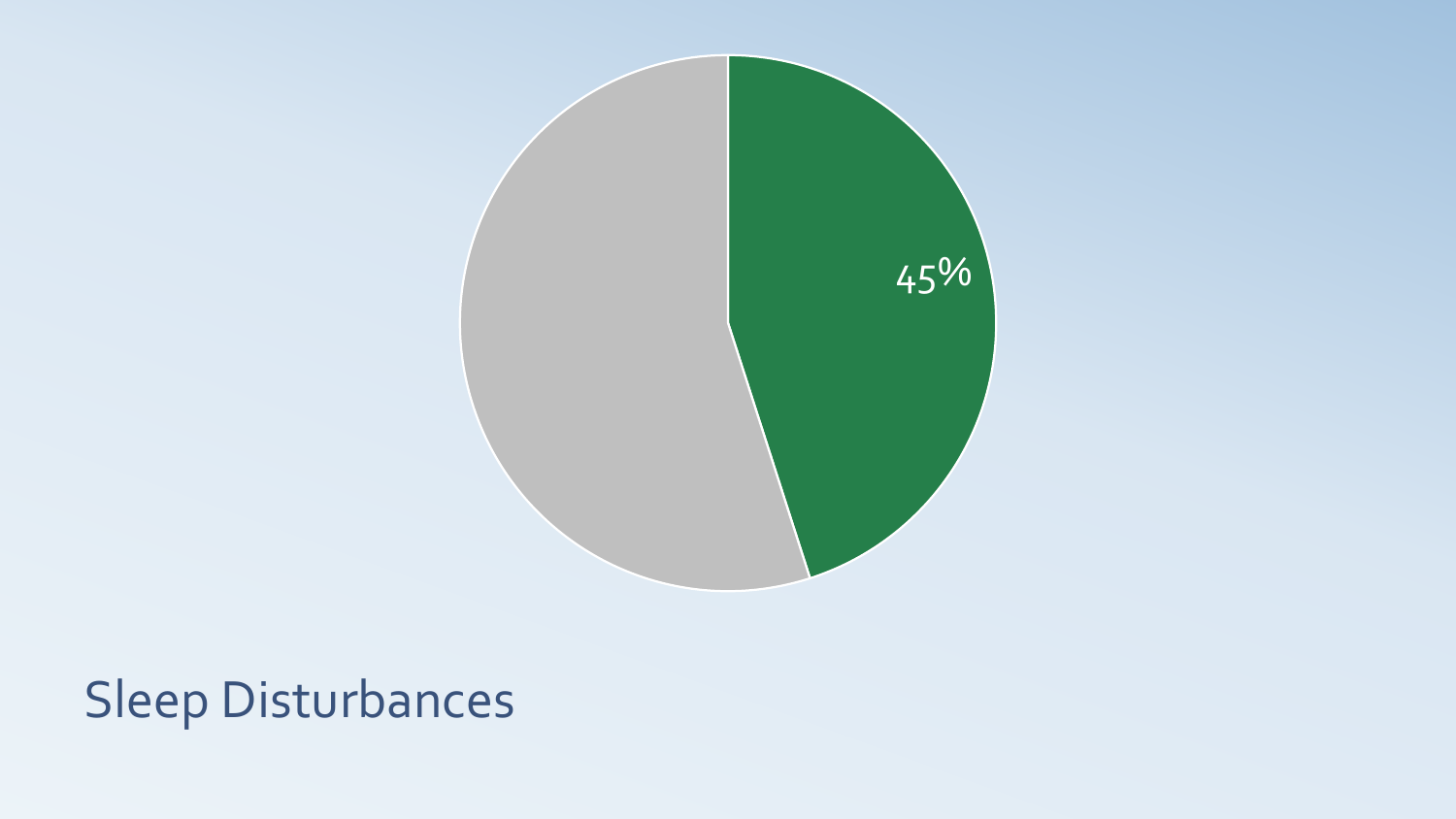- Melatonin hospital IPA discounted price
- Paediatric Sleep clinic if required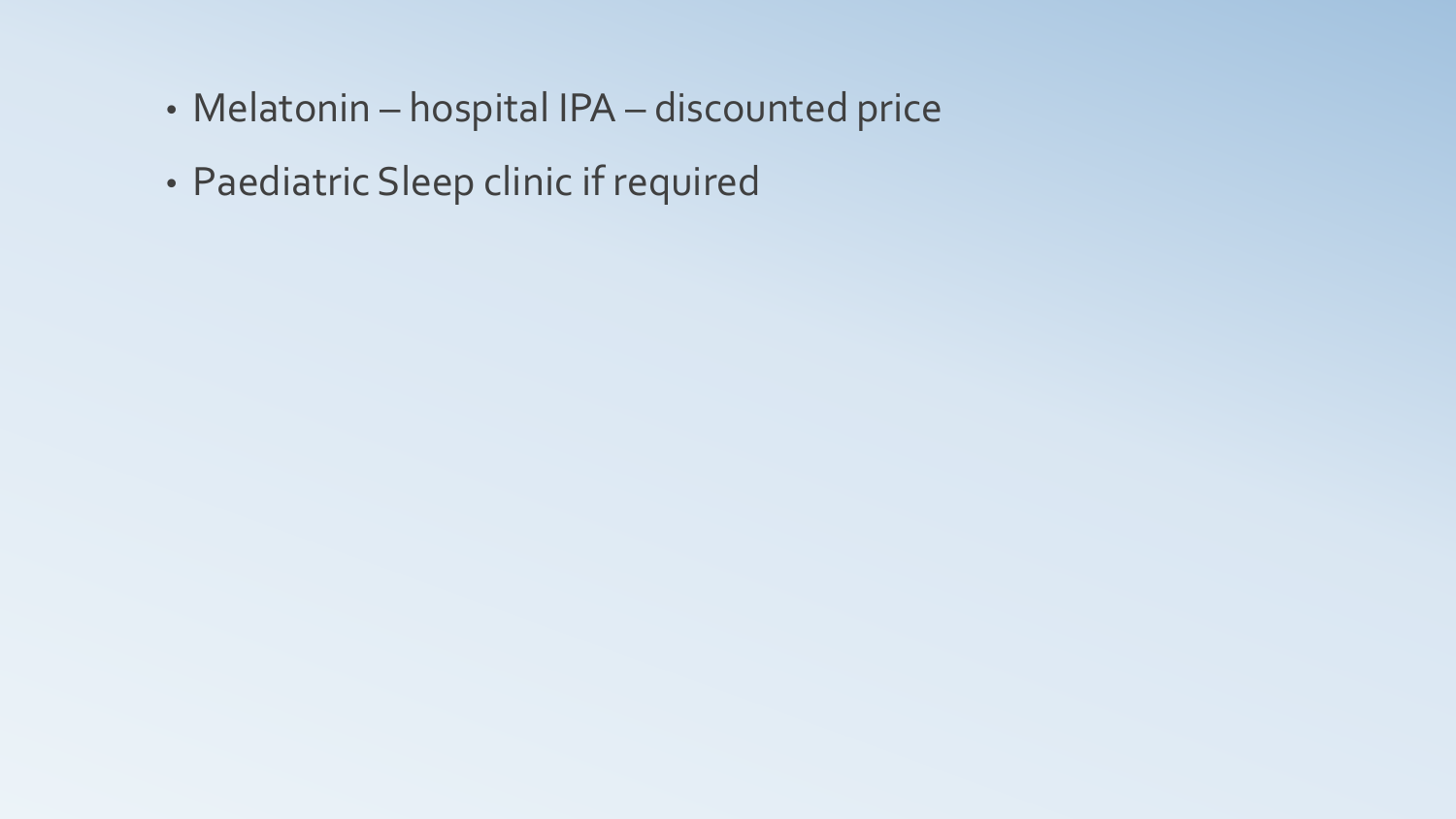

# Low Tone (Inc. Children With Significant Hypotonia)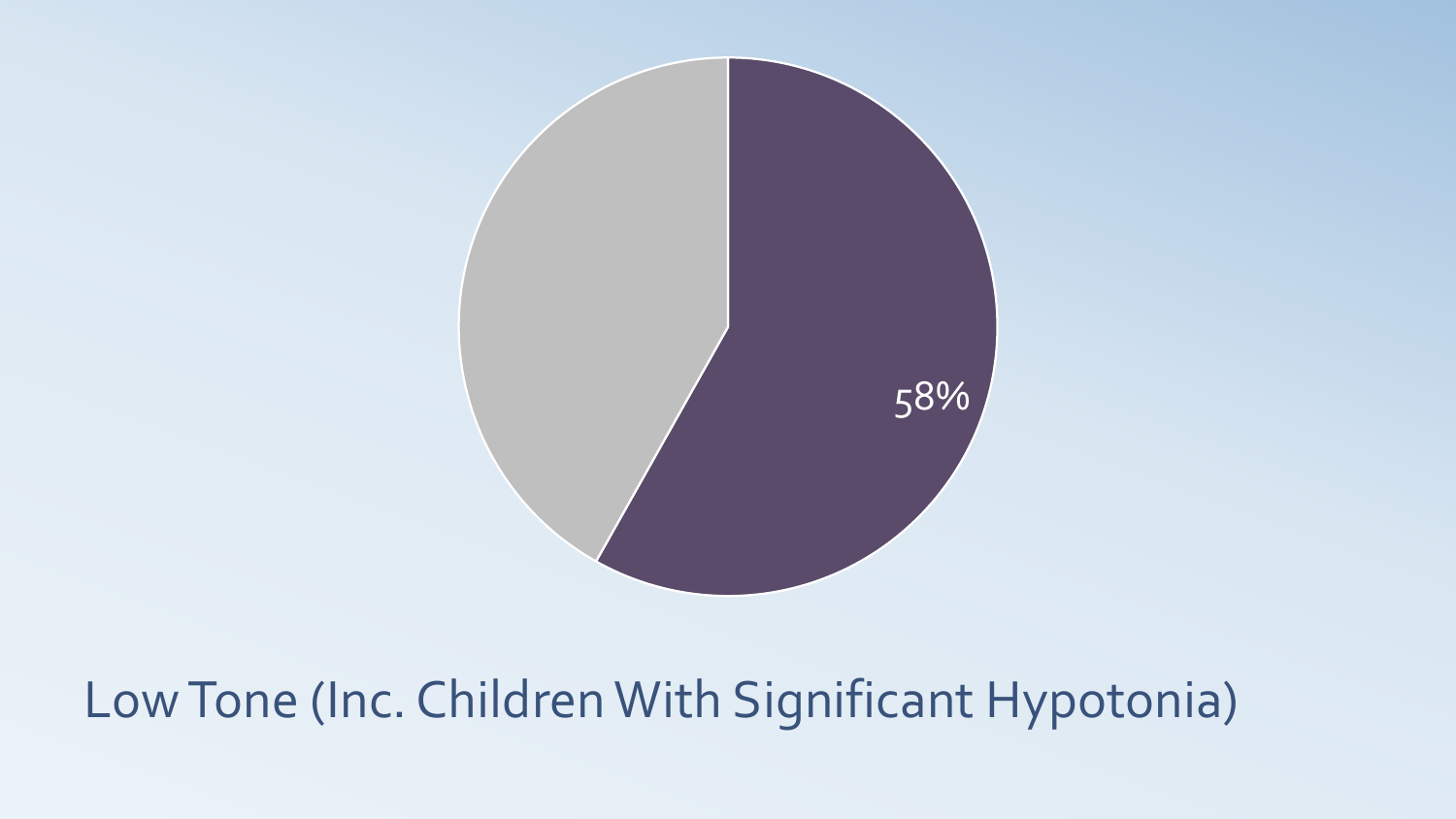- Physiotherapy via NDIS
- Public or private physiotherapy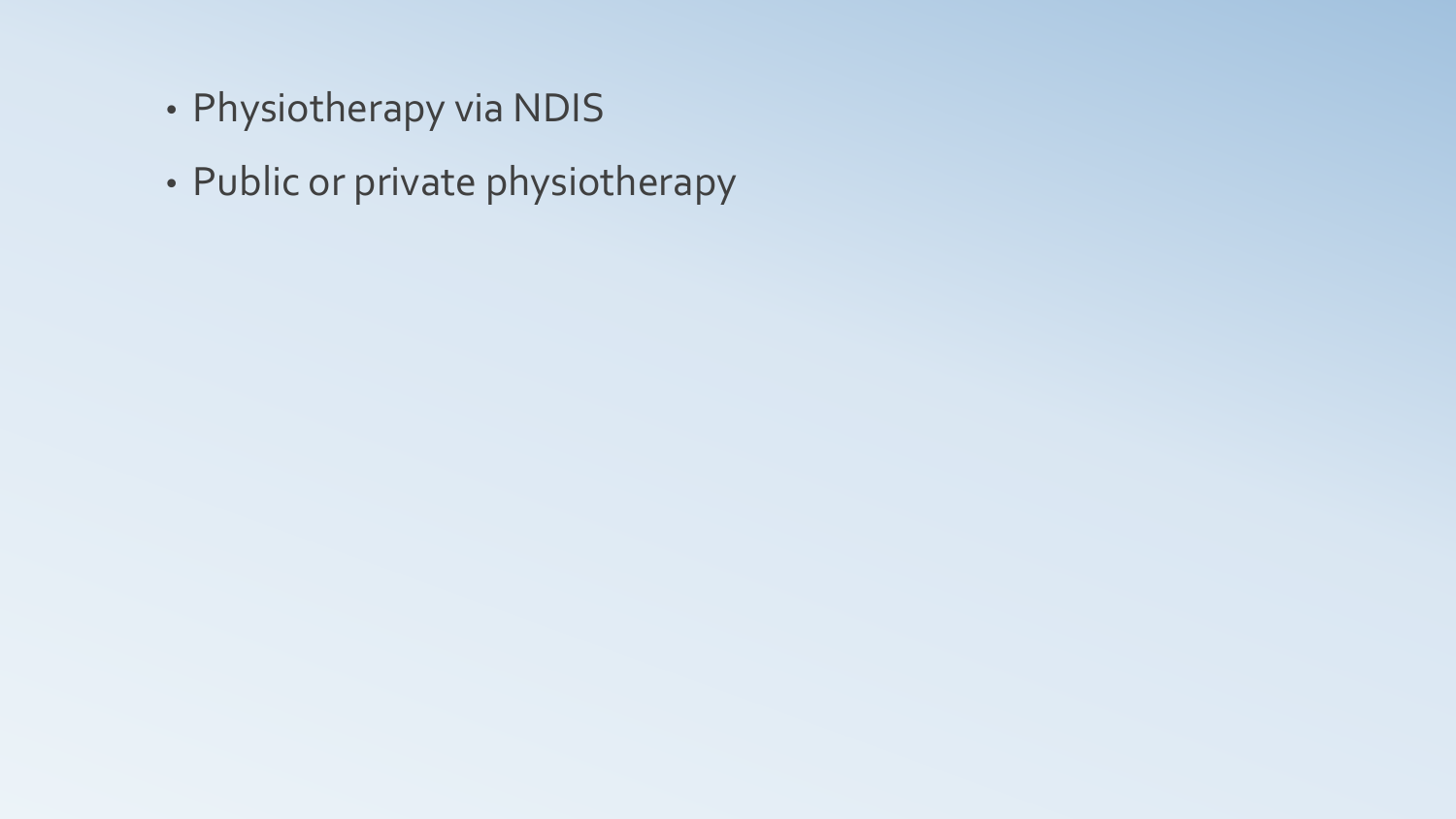- Immunology aspect blood investigations
- Nutritional aspect / growth
- Autoimmune aspect
- Developmental surveillance (CDS, NDIS providers)
- Ensure immunisations are up to date including live vaccines
- Letters for NDIS funding
- Ensure therapies in place
- Most of the children will have their local paediatrician managing their care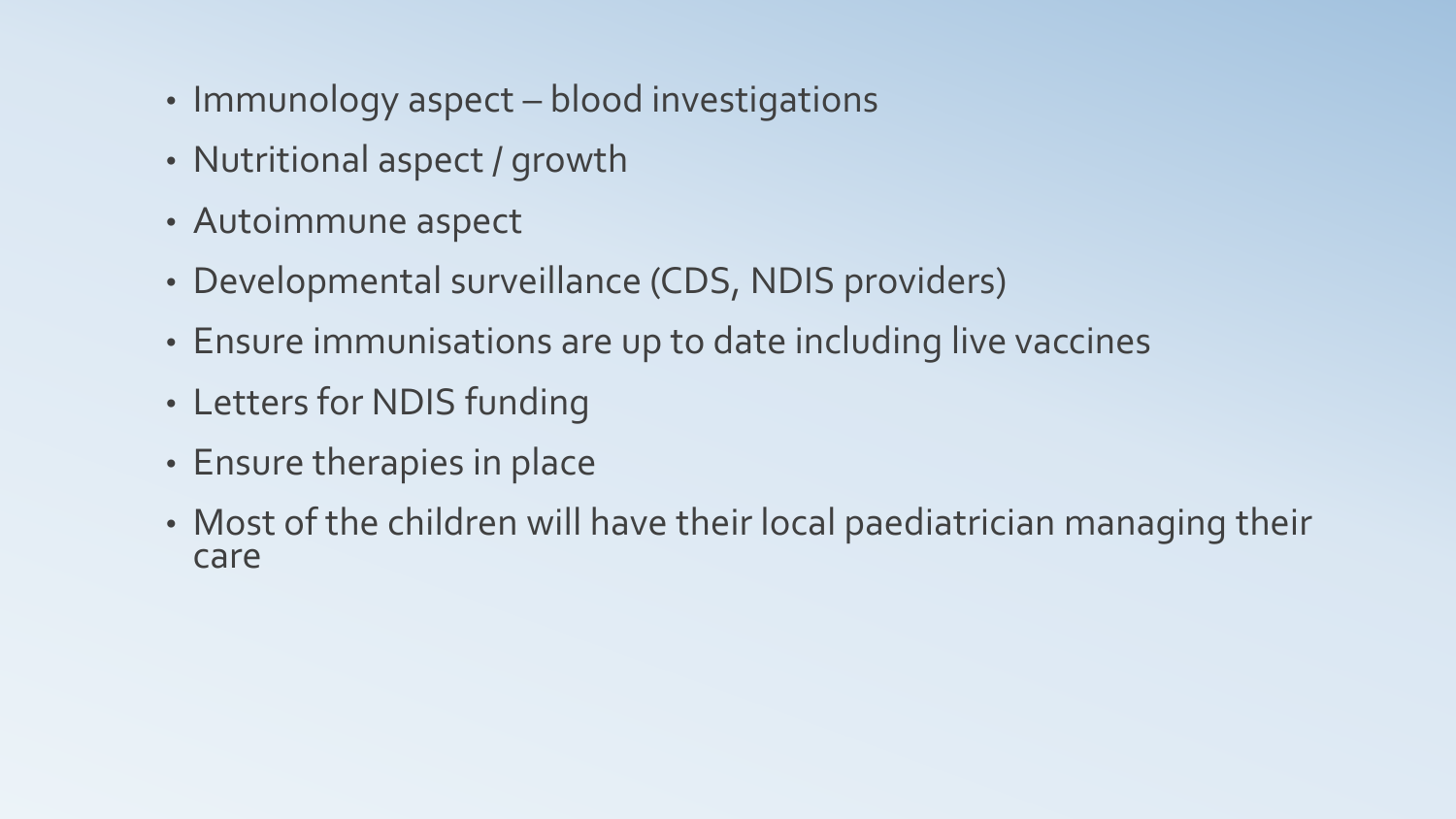- Transition 16 years
- Paediatric sub specialist to adult sub specialist team
- MIDAS clinic (Mater Intellectual Disability and Autism Service)
- Most transitioned to their GP with a plan for early investigation, management and referral e.g. autoimmune or mental health issues
- Private psychiatrist / psychologist
- Headspace
- Geneticist- referral as young adult